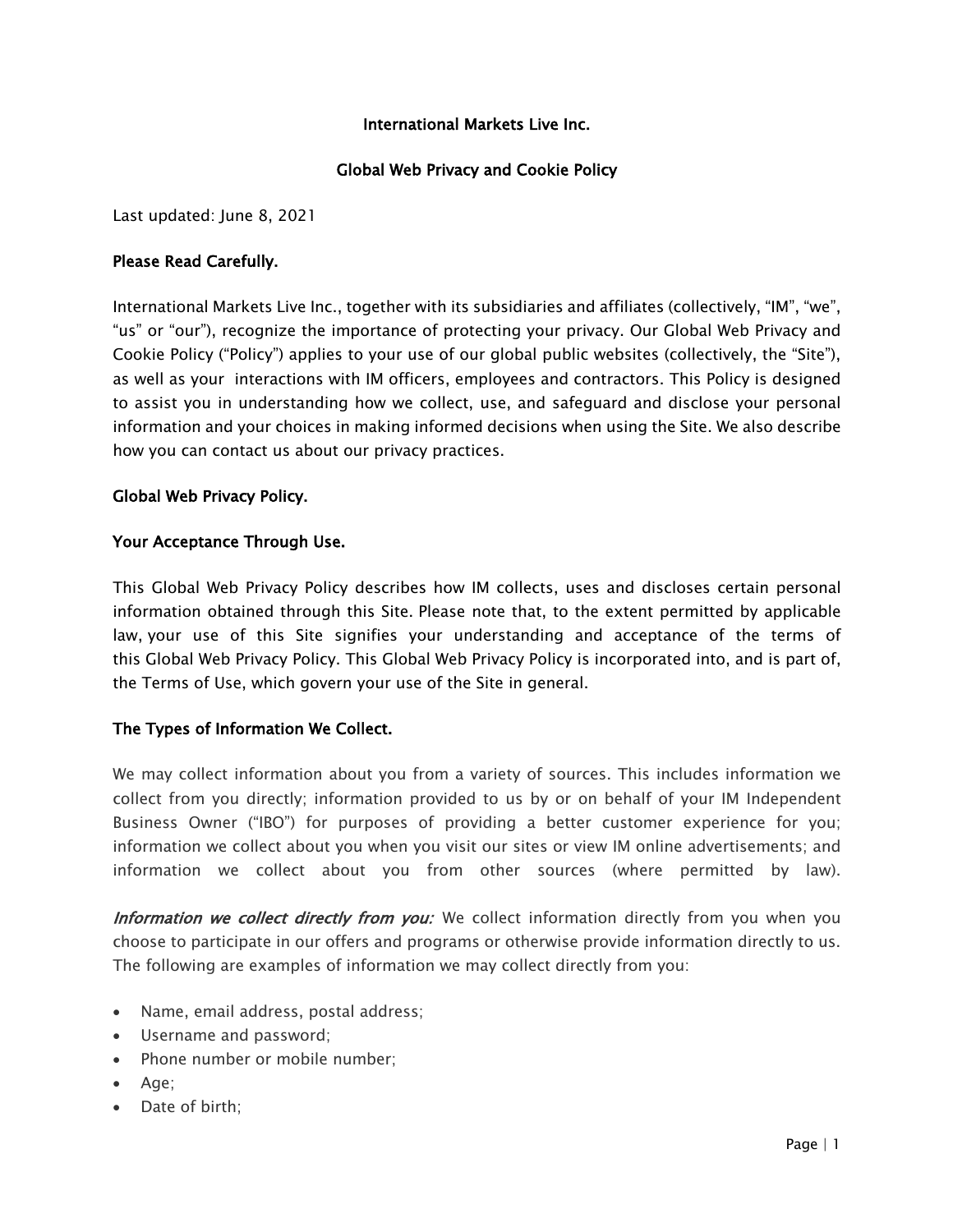- Name of your IBO enroller or sponsor;
- Demographic information;
- Future communication preferences;
- Contact information for friends you may wish us, or your IBO enroller to use. When you provide us information for these refer-a-friend messages we use the information only to send the message you request.

# Information we collect when you visit our sites, use our services, or view our online advertisements:

We use cookies and other technologies to collect information about you when you visit our sites, use our services, or view online advertisements. The following are examples of information we may collect with these technologies:

- Your browser type and operating system;
- Web pages you view;
- Links you click;
- IP address;
- Sites you visited before coming to our Site;
- IM emails you open and/or forward;
- IM offers or links you connect to via emails;
- Information about your visits to the Personal Web Site of your IBO enroller;
- Your product or service selections and preferences.

#### How We Use Your Information.

## Communications With You – Offerings and Services In Which You Expressed Interest:

When you visit or transact business on our Site, you may be required to register with us or be requested to provide us with personal and account information. When you provide us with this information, we may use it to contact you about the offerings or services in which you have expressed an interest. IM has a legitimate business interest to use the personal information we collect from you to provide such requested services. Where we have relied on your consent, however, if you tell us that you do not want us to use this information as a basis for further contact with you (by accessing our opt-out procedure described below), we will respect your wishes.

#### Communications With You – Newsletters and Marketing Purposes:

In order to keep our users and clients informed about our latest news, products and services, we may send e-mails and marketing communications to the email address provided to us while registering on our Site or requesting information from us. IM complies with applicable laws when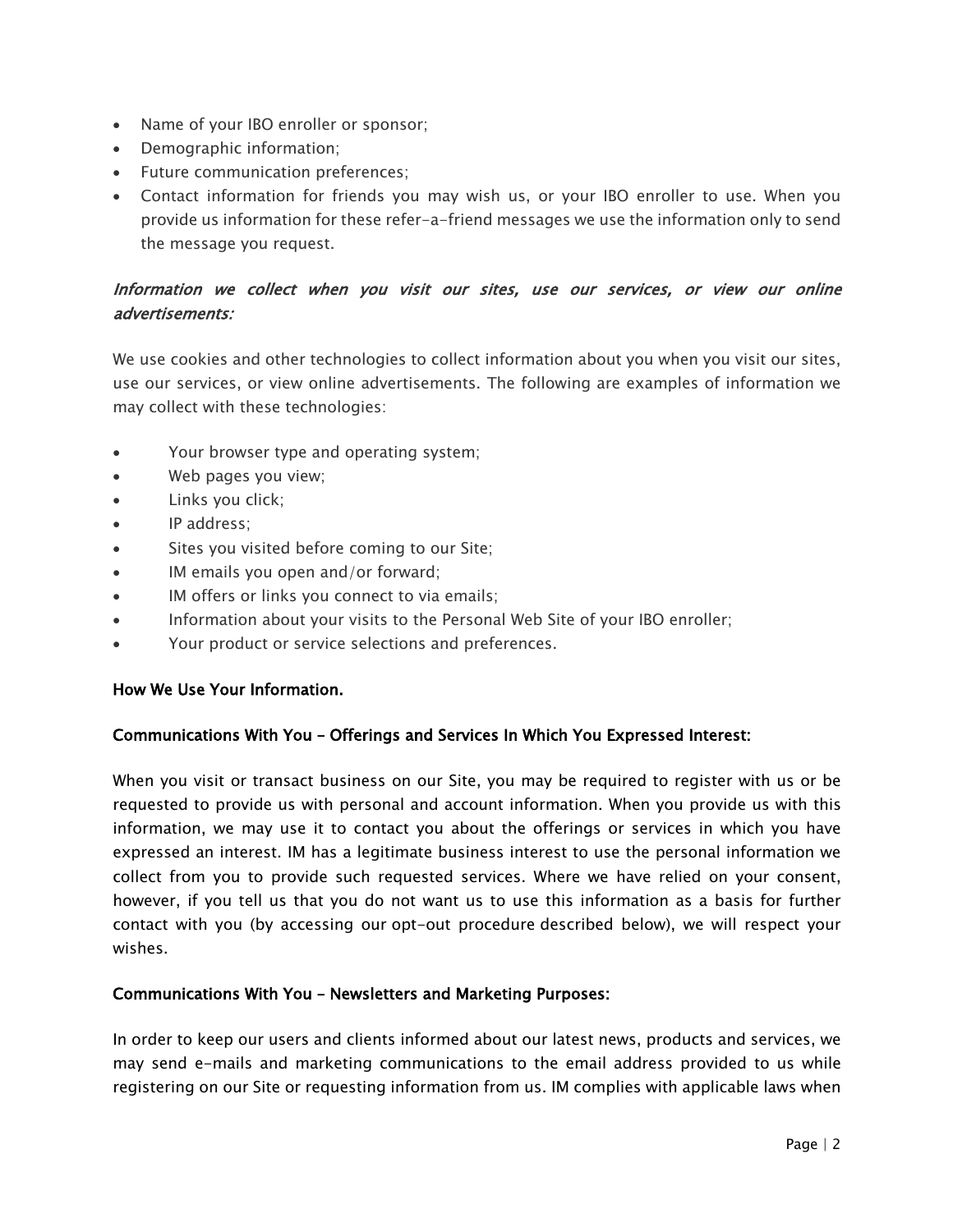using your personal information for this purpose, and where applicable (such as in the EU) relies on your consent. Please be aware that we do sometimes partner with third parties to send marketing communications that promote a third party's products and services (for example, those of our business partners) as well as our own. If you elected to opt–in to any of our email lists, newsletters or other promotional offerings and later decide that you no longer wish to receive such newsletters or promotional e-mail from us, you may unsubscribe by following the instructions contained in each email we send to you (or use the opt-out procedure described below).

### Professional Interactions With You – Relationship Management:

We may use your relationship data (collected when you communicate with an IM employee or agent via phone or email, for example) to provide you with products or services you request and manage our relationship with you. We may also use certain de-identified and aggregated data about our IBOs and members or visitor to our Site for our internal data analytics purposes. IM has a legitimate business interest to use the personal information we collect from you to provide such requested products and services and in order to be able to service our IBOs and members better. With your consent, we may send you information or services or a promotional nature that we consider may be relevant to you.

### Other Uses:

We may also use the personal information we obtain about you for the following purposes:

- Operating, evaluating and improving our business (including developing new products and services;
- Managing our communications; determining the effectiveness of and optimizing our advertising; analyzing our products, services, websites, mobile applications and any other digital assets;
- Facilitating the functionality of our websites, and mobile applications and any other digital assets);
- Preparing and furnishing aggregated data reports, which may include anonymized information.

#### Enforcing our Terms and Conditions or other legal rights.

We also may use the information in other ways for which we provide specific notice at the time of collection. If you object to us using information in other ways you can email PrivacyAdministrator@im.academy.com.

#### Information Provided to Us About You by Third Parties.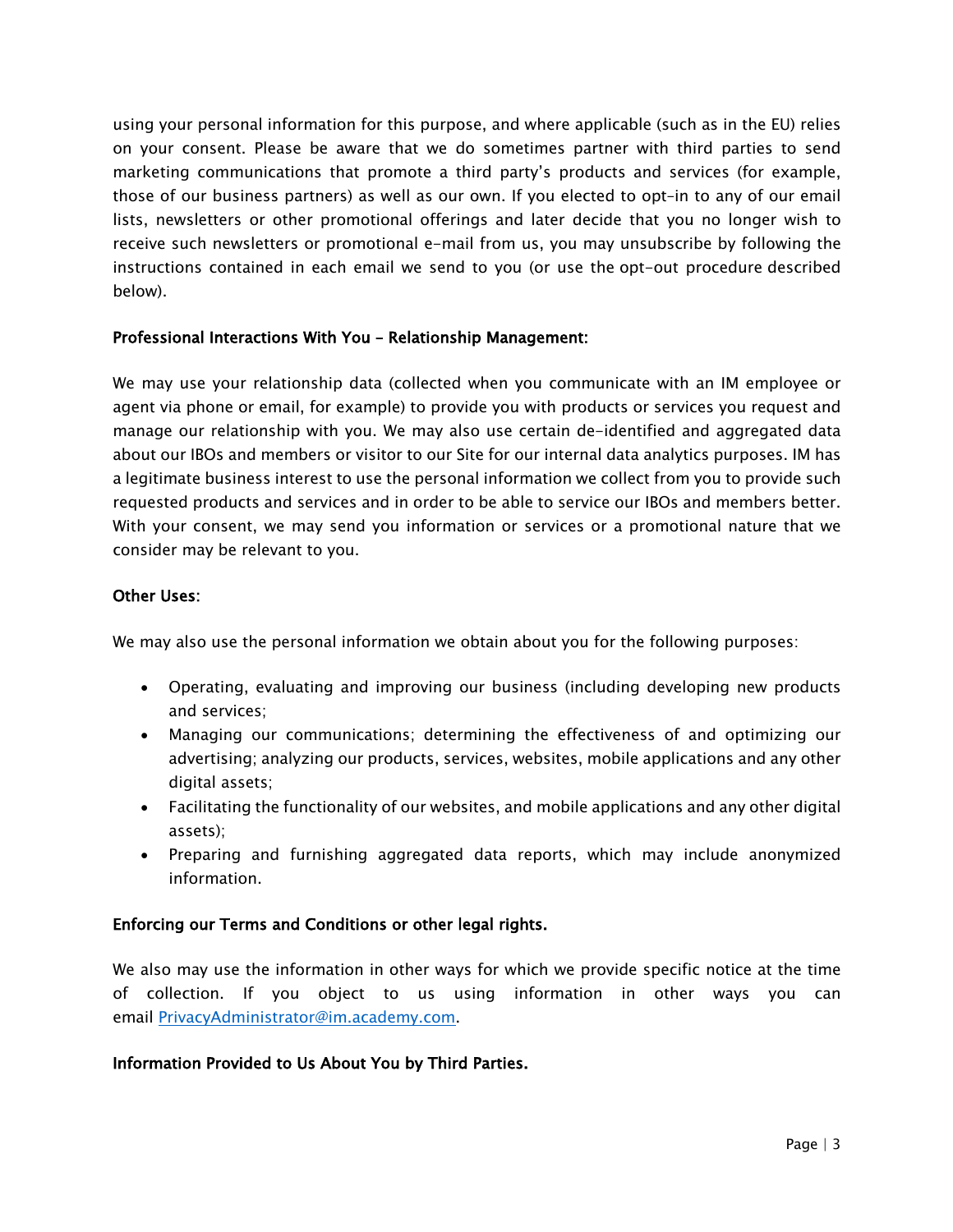## Third-Party Content:

We may present or embed content on our Site that is provided by our third-party vendors. This content may contain links to other sites not operated by IM or may request personal information. For example, this content may ask for an email address to subscribe to alerts. This information is collected by our vendors and not by us. In some cases, these vendors may share the personal information they collect from you with us. We are not responsible for the privacy practices of our vendors. We encourage you to review their privacy policies to understand how they will use and share the personal information you provide to them.

## Third Party Usage:

You may also separately share your information with other websites or entities, such as those that create professional marketing lists, to receive special offers and promotions from their affiliates. These Web sites or entities may share your information with us. IM is not responsible for and assumes no liability if a partner or other website or entity collects, uses or shares, any information about you in violation of its own privacy policy, or applicable law.

## Third Parties with Whom We Share Your Personal Information.

### Third Parties for Retargeting Advertising:

We will, in some cases, share information about how you use our Site with third-party vendors to present you with more relevant advertising. For example, our vendors may track your browsing activity on our Site using cookies to show you ads based on your interests when you browse the Web or use social media. Our vendors will, in some cases, also share information about your browsing activity on our Site with us for analytics purposes. IM relies on your consent for such processing of your personal information. More information on these cookies, including how to provide or revoke your consent, may be found in our Cookie Policy below.

#### Service Providers:

We may share your personal information with companies acting as our authorized agents or contractors in providing our services, including but not limited to the following categories of service provider:

- Infrastructure and IT service providers, including cloud service providers, Help Desk Support, Academy Video Support, Zendesk;
- Business service providers;
- Marketing, advertising and communications agencies;
- External auditors and advisors;
- Cookie analytics providers;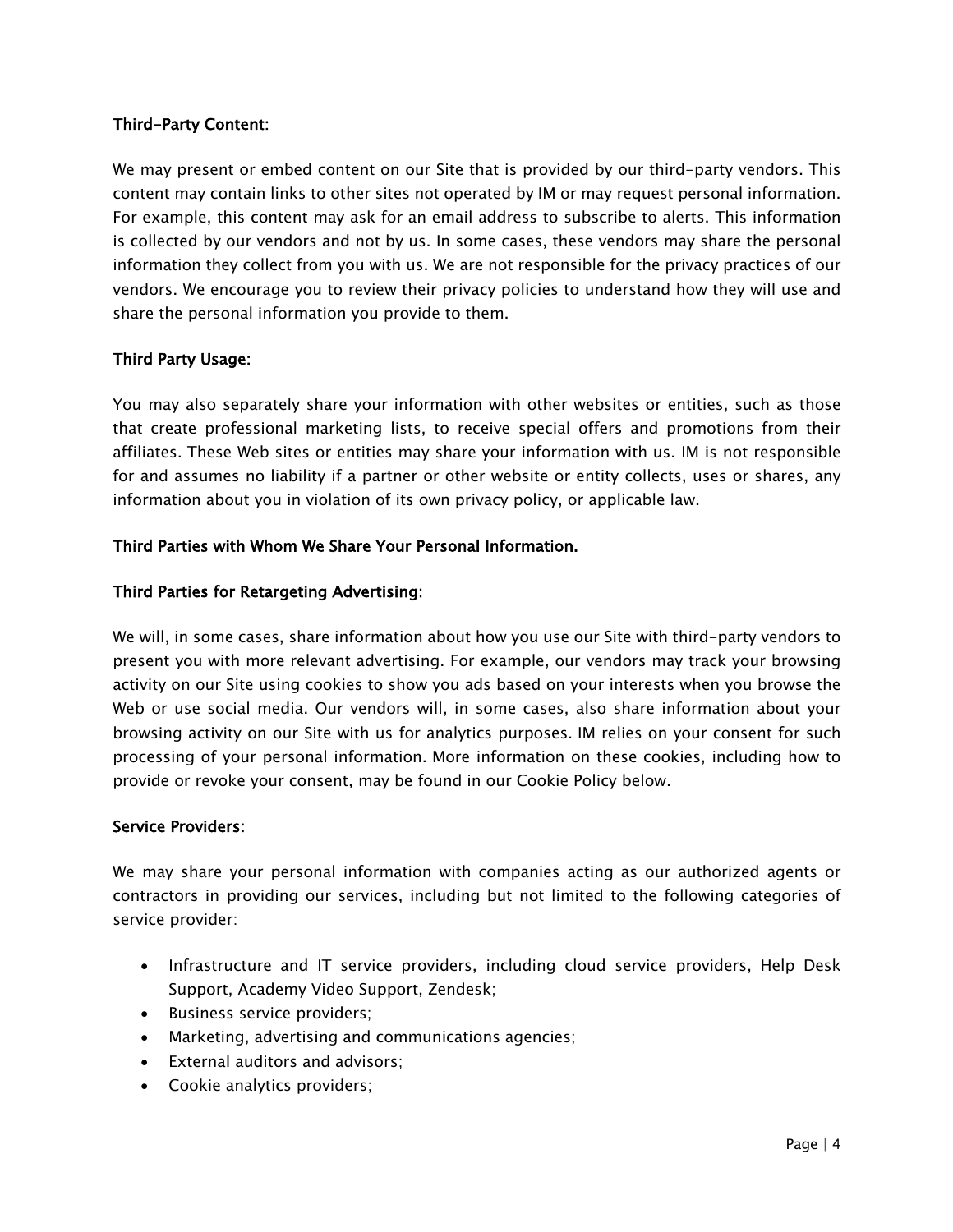- Online advertisers;
- Providers of website testing and analytics services;
- Translation Service.

Each service provider must agree to implement and maintain reasonable security procedures and practices appropriate to the nature of your information in order to protect your personal information from unauthorized access, destruction, use, modification or disclosure. Because we operate globally, we may transfer your information to countries or jurisdictions that do not provide the same level of data protection as the country in which you are based. If we make such a transfer, we will, or our vendors will, as applicable, provide for the proper safeguards required by applicable law to ensure that your information is protected. More information on International Data Transfers information is below.

Where we share your personal information for our legitimate interests you can object to this disclosure. Please be aware that when you object to disclosure of your personal information for IM's legitimate interests it may affect the products and services we provide to you. More information on Your Rights are below.

## Legally Affiliated Entities:

In the event that IM is merged, or in the event of a transfer of our assets, Site or operations, IM may disclose or transfer your personal information in connection with such transaction. In the event of such a transfer, IM will notify you via email or by posting a prominent notice on our Site for 30 days of any such change in ownership of IM resulting in a change of control of your personal information. We may also share your personal information with IM Independent Business Owners ("IBOs") affiliates in order to provide or offer products or services to you.

## Legally Compelled Disclosure:

We will also disclose your personal information when required to do so by law, for example, in response to a court order or a subpoena or other legal obligation, in response to lawful requests by public authorities, including to meet national security or law enforcement agency's requirements, or in special cases when we have reason to believe that disclosing your personal information is necessary to identify, contact or bring legal action against someone who may be causing injury to or interference with (whether intentionally or unintentionally) our rights or property.

## International Data Transfers.

## Processing In the US and Elsewhere by Registration on This Site: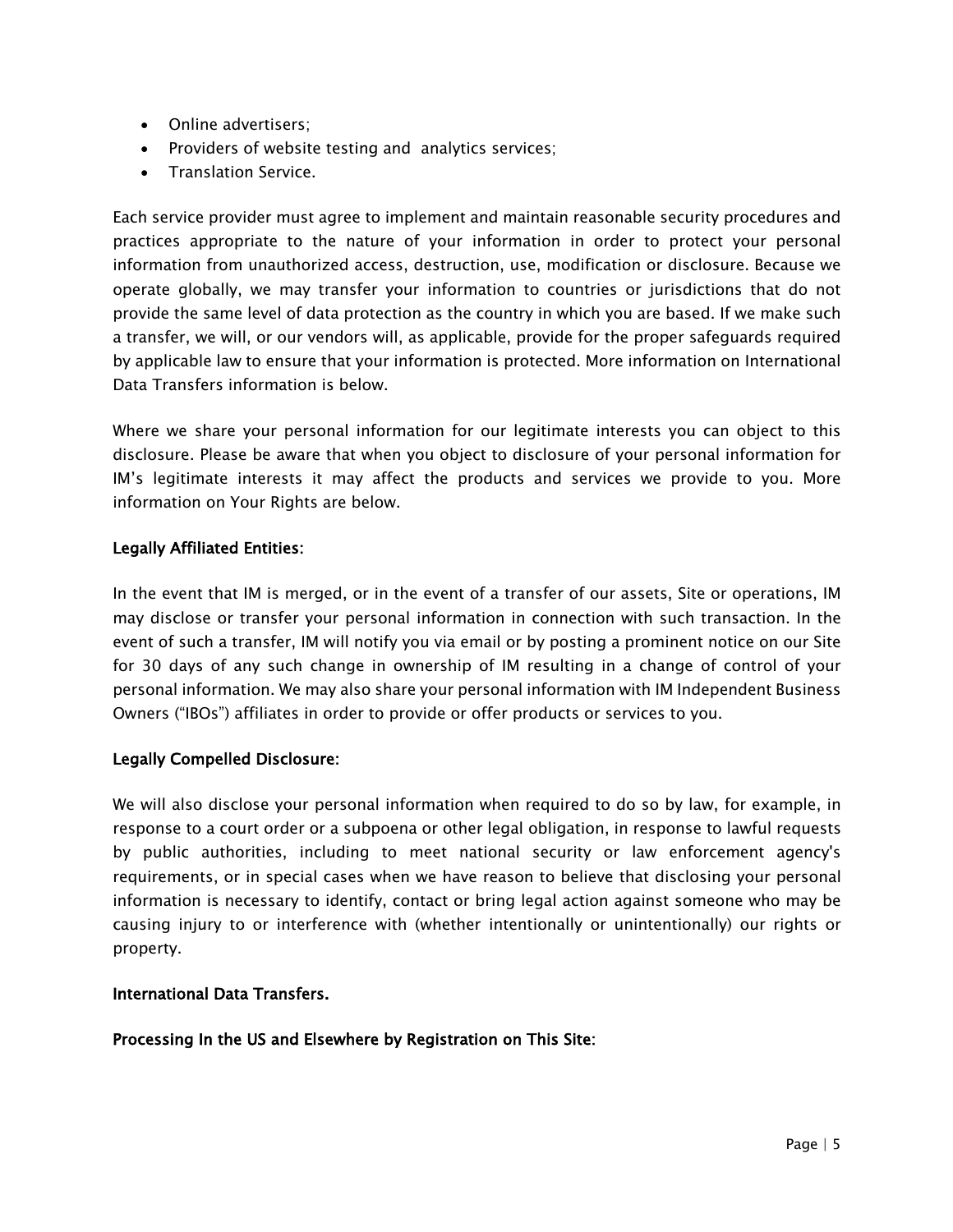IM is a global business. We may transfer the personal information we collect about you to recipients, and your personal information may be stored and processed, in countries other than the country in which the information was originally collected, including the United States and elsewhere that may have less stringent data protection laws than the country in which you initially provided the information.

When we transfer your information to countries other than the country in which the information was originally collected, we will protect your information as described in this Policy or as otherwise disclosed to you at the time the data is collected (e.g. via program specific privacy notice) and will comply with all applicable data protection laws in making such transfers.

If you are located in a non-US jurisdiction, the transfer of personal information is necessary to provide you with the requested information and/or to perform any requested service. To the extent permitted by law, such submission also constitutes your consent for the cross-border transfer.

With respect to transfers originating from the European Economic Area to the United States and other non-EEA jurisdictions, IM has executed EU Standard Contractual Clauses with respect to personal information collected in the European Economic Area and transferred to IML in the United States and elsewhere.

Where allowed by applicable law, you may ask for further information on the safeguards that we have put in place to safeguard the transfer of your data to outside of the EEA by contacting us as indicated below.

## Disclosure and Liability for Onward Transfer.

IM is required to disclose personal information in response to lawful requests by public authorities, including to meet national security or law enforcement requirements. IM may, as disclosed above in Third Parties with Whom We Share Your Personal Information, transfer personal information onward to third parties.

## Complaints.

IM commits to resolve complaints about our collection or use of your personal information. Individuals with inquiries or complaints should contact IM at: PrivacyAdministrator@im.academy.com

## Security.

IM endeavors to protect the security of your personal information and your choices for its intended use. We use Secure Socket Layers or SSL technology to protect the transmission of sensitive personal information such as your credit card number. We store your personal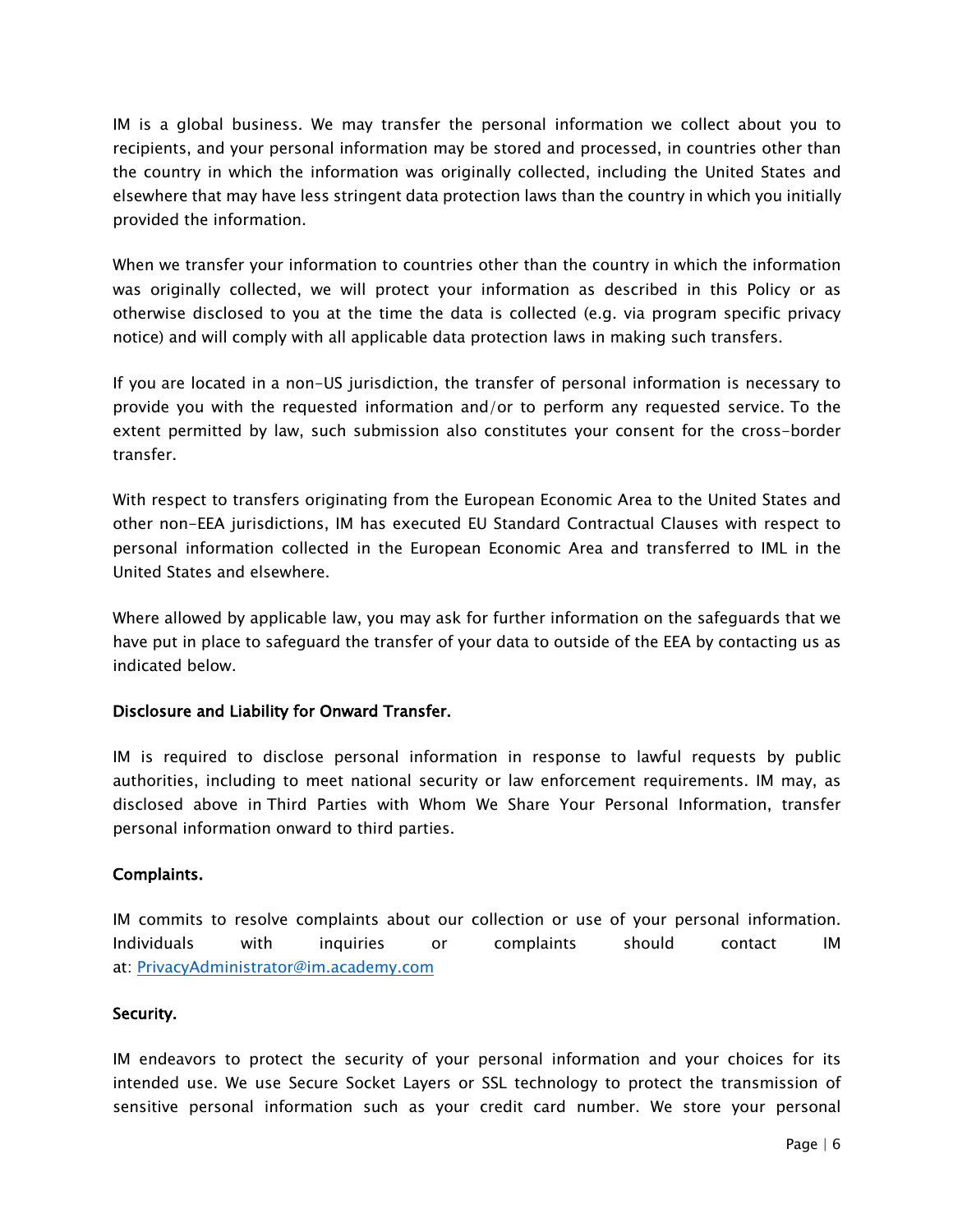information on a secure server, and use procedures designed to protect the personal information we collect from unauthorized access, destruction, use, modification or disclosure.

Although we will take (and require our third-party providers to take) commercially reasonable security precautions regarding your personal information collected from and stored on the Site, due to the open nature of the Internet, we cannot guarantee that any of your personal information stored on our servers, or transmitted to or from a user, will be free from unauthorized access, and we disclaim any liability for any theft or loss of, unauthorized access or damage to, or interception of any data or communications. By using the Site, you acknowledge that you understand and agree to assume these risks.

## How Long We Keep Your Personal Information.

We will only retain the personal information we collect about you for as long as necessary for the purpose for which that information was collected, and to the extent permitted by applicable laws. We take steps to ensure that when we no longer need to use your personal information, we remove it from our systems and records and/or take steps to anonymize it so that you can no longer be identified from it (unless we need to keep your information to comply with legal or regulatory obligations to which we are subject).

### Your Privacy Rights.

## Marketing Communications:

When you register on this Site, we may ask you to select whether you would like to receive email and electronic communications from us such as offers, news, reports and other promotional communications. You may withdraw your consent or opt-out of receiving such communications at any time by contacting us as described below.

Additionally, where we process your personal information for our legitimate interests you will have the right to object to such processing. Please be aware that where you object to this sort of processing it may affect our ability to carry out tasks as listed in this policy.

You may contact us:

(a) by following the Opt-Out or unsubscribe instruction contained in the body of any marketing e-mail from us;

(b) by sending us an e-mail at PrivacyAdministrator@im.academy.com, including a copy of the email you have received and by typing "Remove" in the subject line of your e-mail; or

(c) by mail: International Markets Live, Inc. 108 Village Square, Suite 146, Somers, NY 10589, Attention: Chief Financial Officer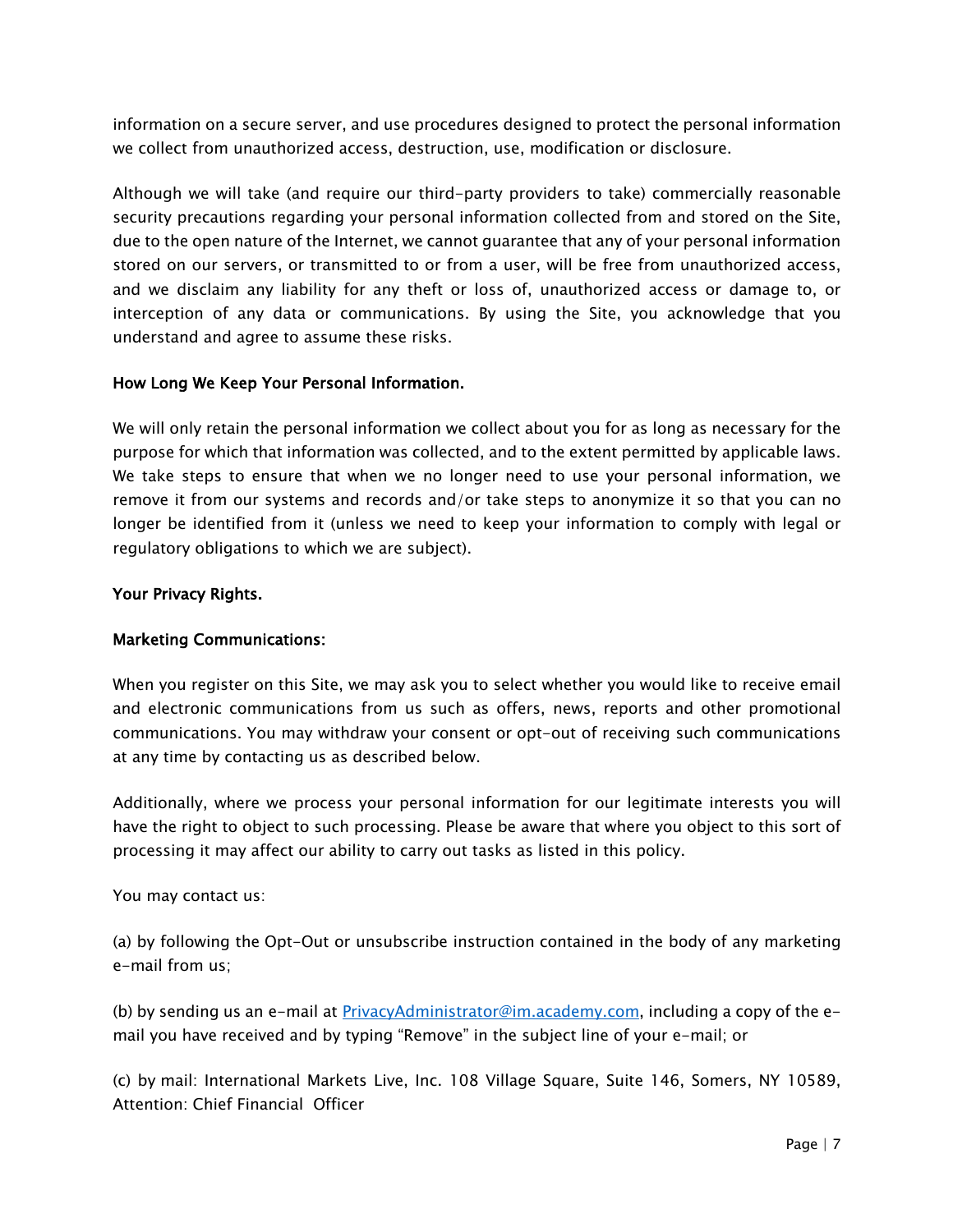Your election not to receive newsletters or promotional and marketing correspondence from us will not: (i) preclude us from corresponding with you, by email or otherwise, regarding your existing or past relationship with us, and (ii) preclude us, including our employees, contractors, agents and other representatives, from accessing and viewing your personal information in the course of maintaining and improving the Site.

### Requesting Access to Your Personal Information and Other Rights:

You may also have rights under applicable law to request to review, access, correct, delete, port or object to our processing your personal information processed by us, and lodge a complaint with a supervisory authority. If so, you may do so by submitting your request to PrivacyAdministrator@im.academy.com.

## Changes to this Policy.

We are a rapidly evolving, global business. We will continue to assess this Policy against new technologies and services, business practices as well as our clients' needs, and make changes to this Policy from time to time as required. If we make any material changes to this Policy, we will make changes here and, if the changes are significant, we will provide a more prominent notice (including, for certain services, email notification of Policy changes).

### Data Protection Officer.

We have appointed, where required by local law a data protection officer ("DPO"). If you have any questions or concerns about our personal data policies or practices, you may contact the DPO by emailing DPO@im.academy.

## California Residents Privacy Notice.

If you are a California resident, the personal information we collect about you, and the business or commercial purposes for which it is used, is detailed above in The Types of Information We Collect and How We Use Your Information. For more information on our privacy practices and how to exercise your rights under California law, please see our California [Consumer](https://im.academy/htdocs/CCPA.pdf) Privacy [Policy](https://im.academy/htdocs/CCPA.pdf).

#### Nevada Residents

Nevada residents who wish to exercise their sale opt-out rights under Nevada Revised Statutes Chapter 603A may submit a request to this designated address: PrivacyAdministrator@im.academy.com However, please know we do not currently sell data triggering that statute's opt-out requirements.